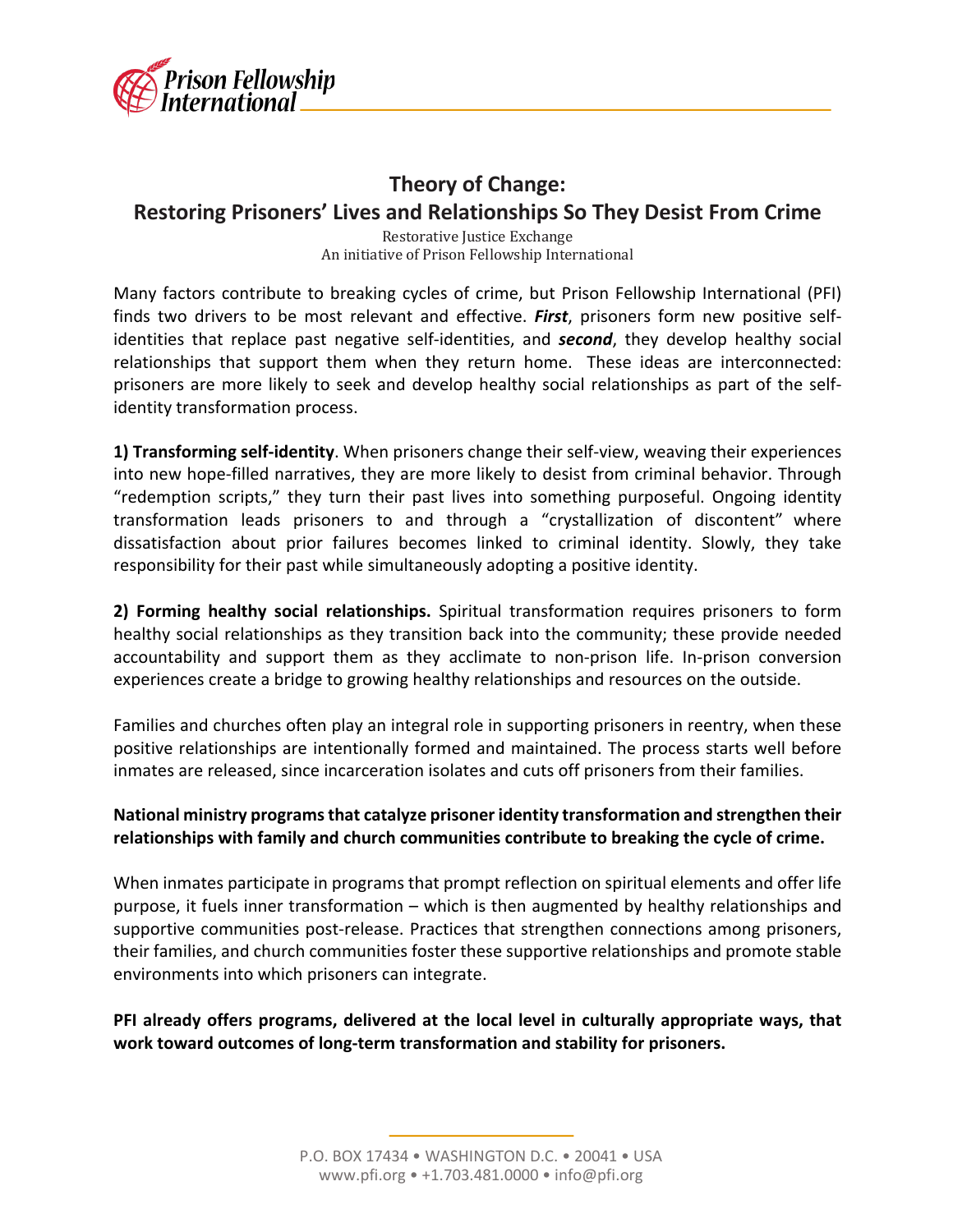- The Prisoner's Journey (TPJ) takes inmates through the Gospel of Mark and introduces them to Jesus, the prisoner. It creates space for prisoners to know Jesus, so they can begin a journey to comprehend God's love for them that gives meaning and purpose to their lives.
- The Sycamore Tree Project (STP) helps prisoners understand the impact of their crime and take responsibility for the harm they have caused, including to family members.
- The Child's Journey (TCJ) and PromisePath address the physical and spiritual needs of children and their families when a parent is incarcerated, and they help children stay connected with their incarcerated parent.

These programs benefit prisoners, ex-prisoners, and their families and build bridges with local churches. National ministries engage church communities around their prison- and familyfocused programs, motivating them and increasing empathy for prisoners and their families. They are also primary sources for volunteers who assist in prison-related programs.

**National ministry programs are more effective when they provide a coordinated response that connects and strengthens relationships among prisoners, their families, and local church communities.** Beyond contributing to positive long-term outcomes for prisoners, national ministries make an even deeper impact when they *first*, create coordinated response that connects prisoners, their families, and church communities and *second*, facilitate long-lasting relationships between prisoners, their families, and church communities to form supportive postrelease communities.

## **1) Create a unifiying and connective response that can strengthen programming by:**

- Connecting existing prison programs with each other (e.g., NMs that run TPJ and STP can coordinate programs and encourage prisoners to participate in both).
- Connecting prison programs with children/family-focused programs (e.g., NMs that run TCJ and/or STP can reach out to families of prisoner participants about PromisePath or TCJ and vice versa).
- Connecting church communities with prison- and children/family-focused programs. Churches, prisoners, and their families all benefit when they all involved parties have interconnected programming. For example, NMs can connect church communities involved in children/family-focused programs with volunteer opportunities for prison programs, so churches develop relationships with incarcerated parents and their families.

## **2) Facilitate strong, long-lasting relationships between prisoners, their families, and church communities, so there are supportive communities prisoners can rely upon when released.**

National ministry programs facilitate connections between prisoners, their families, and the church. But generally NMs do not prioritize building and maintaining these relationships in such a way that inmates can rely upon them after they leave prison.